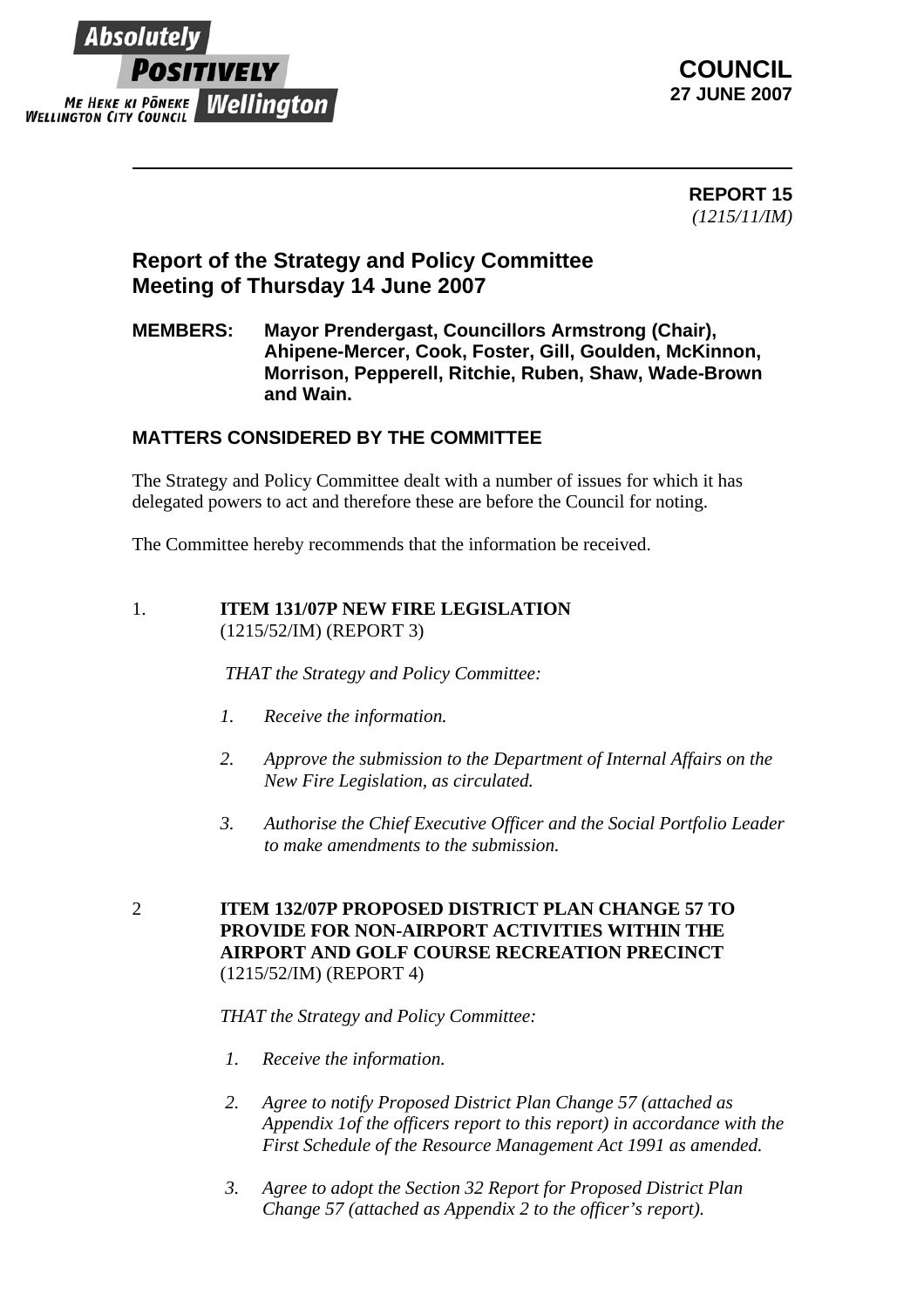- *4. Agree to withdraw District Plan Change 42 at the same time as Proposed Plan Change 52 is notified.*
- *5. Delegates to the Portfolio Leader for Urban Development the authority to approve minor editorial changes to the proposed Plan Change prior to notification.*

#### 3. **ITEM 133/07P DRAFT BIODIVERSITY ACTION PLAN** (1215/52/IM) (REPORT 5)

#### *THAT the Strategy and Policy Committee:*

- *1. Receive the information.*
- *2. Approve the Draft Biodiversity Action Plan for consultation.*
- *3. Note that officers will meet with Treaty partners and key stakeholder organisations as part of the consultation process.*
- *4. Note that the results of written submissions will be reported back to the Committee and that during that same meeting submitters will have the opportunity to be heard.*
- *5. Note that a final plan will be presented to the Committee in September 2007 for consideration and approval after due consideration of submissions and subsequent amendments.*

#### 4. **ITEM 134/07P TRANSPORT – THE NEXT 50 YEARS CONFERENCE, CHRISTCHURCH, 27-25 JULY 2007**  (1215/52/IM) (REPORT 6)

*THAT the Strategy and Policy Committee:*

- *1. Receive the information.*
- *2. Approve the attendance Councillor Wade-Brown and one other Councillor at the 'Transport – the Next 50 Years' Conference to be held in Christchurch, 25 – 27 July 2007 and agree that the costs associated with attending the conference are met from the Elected Members Budget (GVEM01).*
- *3. Note that there is a Wellington Waterfront Limited Board meeting scheduled on Monday 25 July 2007 and a Positively Wellington Tourism Board meeting scheduled on Wednesday 27 July 2007.*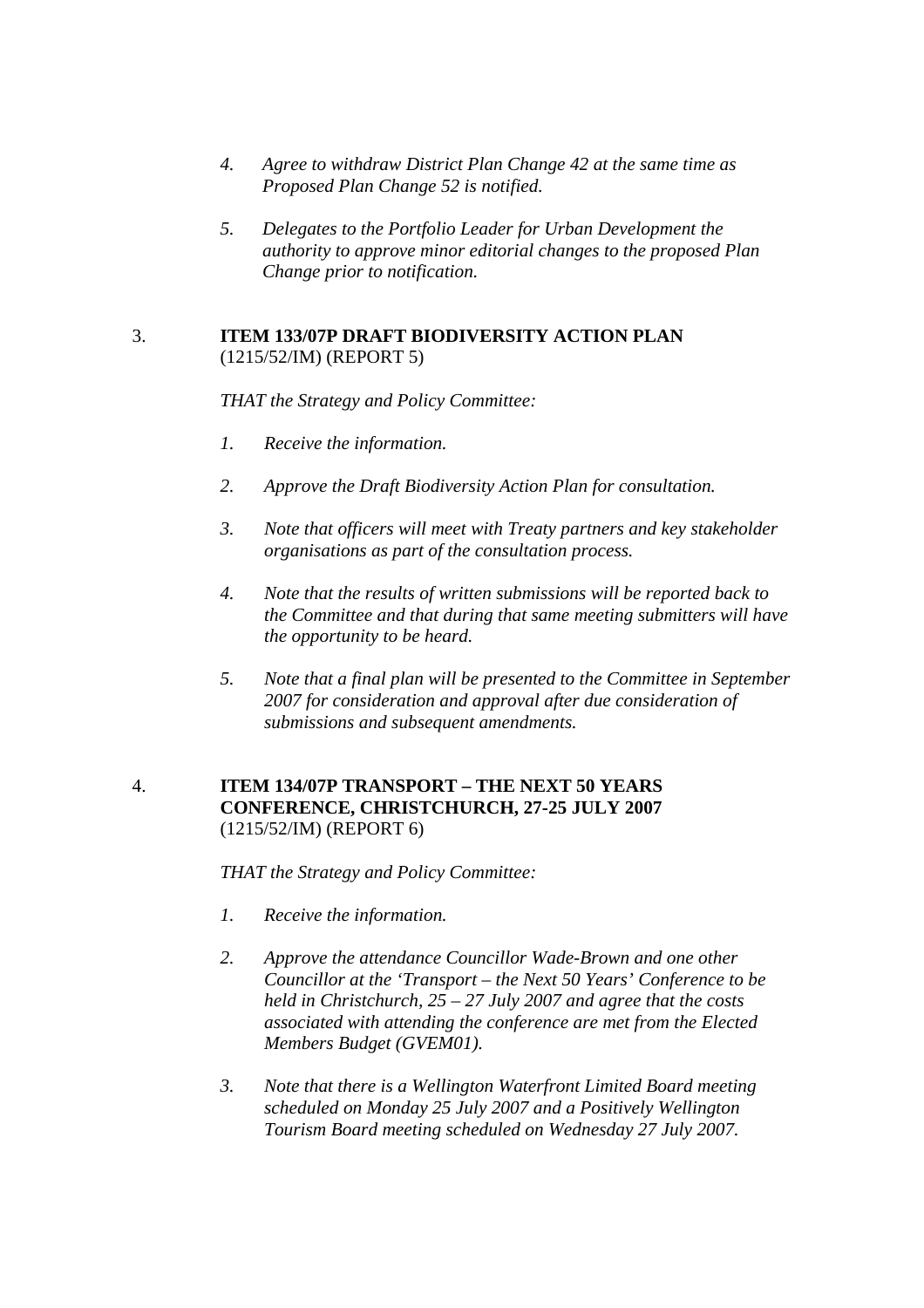*4. Note that a report back on the meeting will be presented to the Strategy and Policy Committee meeting in accordance with Council policy.* 

#### 5. **ITEM 135/07P SUBMISSION ON THE DRAFT NEW ZEALAND TOURISM STRATEGY** (1215/52/IM) (REPORT 7)

*THAT the Strategy and Policy Committee:*

- *1. Receive the information.*
- *2. Note that the deadline for submissions to be received by the Ministry of Tourism is midday on 27 June 2007.*
- *3. Note that Positively Wellington Tourism is making a separate detailed submission.*
- *4. Approve the attached submission on the Draft New Zealand Tourism Strategy 2015 as amended.*
- *5. Delegate to the Chief Executive Officer and Economic Portfolio leader the authority to include any amendments required before the submission is released.*

#### **6. ITEM 137/07P REPORT OF THE COUNCIL CONTROLLED ORGANISATIONS PERFORMANCE SUBCOMMITTEE Meeting of Tuesday 6 June 2007.**  (1215/52/IM) (REPORT 9)

*THAT the Strategy and Policy Committee:*

*1. Receive the information for noting from the Council Controlled Organisations Subcommittee meeting of Tuesday 6 June 2007* 

## *ITEM 030/07FM FINAL STATEMENTS OF INTENT FOR COUNCIL CONTROLLED ORGANISATIONS FOR THE YEAR 2007/08*

*(1215/52/02IM) (REPORT 3)* 

- *1. Approve the following Statements of Intent subject to amendment as outlined below:* 
	- *a) Wellington Zoo Trust*
	- *b) Positively Wellington Tourism*
	- *c) Wellington Museum Trust*
	- *d) Wellington Water Management Limited*
	- *e) Basin Reserve Trust*